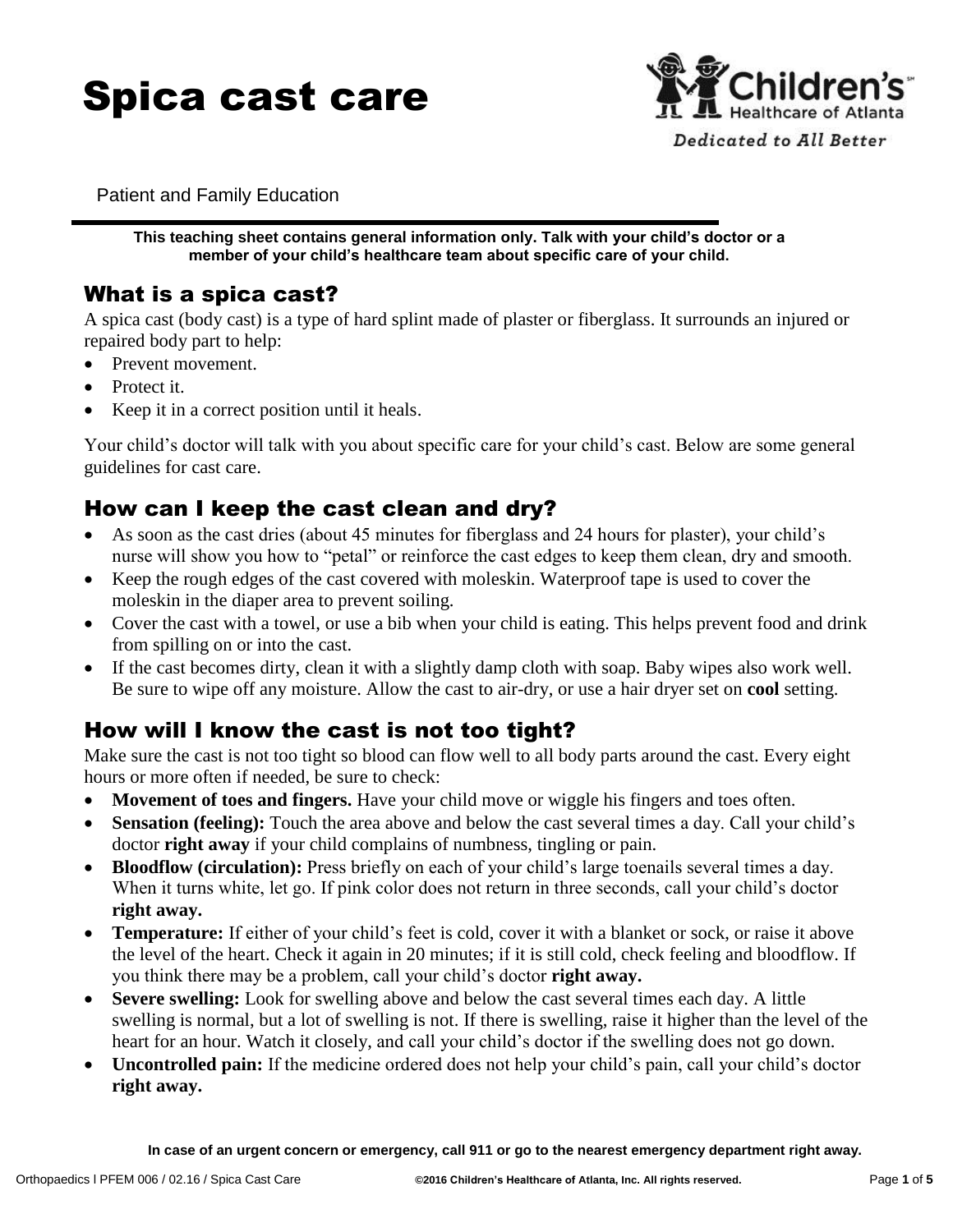

# How should I bathe my child?

- Keep your child's cast dry at all times.
- Sponge bathe your child each day. Wash all his skin not covered by the cast with soap and water each day. Protect the cast with towels or plastic trash bags during the bath.
- Do not use lotions, oils or powders around the edges or under the cast. They soften the skin, making it prone to irritation or breakdown and can lead to infection. Powder may cake up and do the same thing.
- Check your child's skin at least four times a day for redness and irritation.

# What about eating?

- Raise your child's head up higher than his hips. Use pillows to raise his head and chest area as needed. Or, place him on his stomach with his head and chest raised.
- Cover the cast with a large T-shirt or towel during meals.
- Make sure food is cut into small pieces to help prevent choking.
- The first few weeks after surgery may not be the right time to add new foods to your child's diet. This can help avoid vomiting and diarrhea (loose stools).

# What should I do about diapering and toileting?

- If your child is in diapers, tuck a smaller size disposable diaper than usually used between his skin and the cast. The plastic backing should be next to the cast's inside surface and the cotton side next to his skin. A sanitary napkin can be placed inside the small diaper to absorb even more. Put a larger diaper on top to keep it in place.
- Check diapers often, and change as soon as soiled.
- For older children:
	- Raise your child's head slightly higher than his hips to help urine and stool drain downward. Use pillows to raise his head and chest area as needed.
	- Boys can use a urinal.
	- For girls, make a "wick" from several layers of toilet paper and place the wick over the bedpan so it directs the stream of urine into the bedpan or commode. This helps keep urine from splashing the sides of the cast.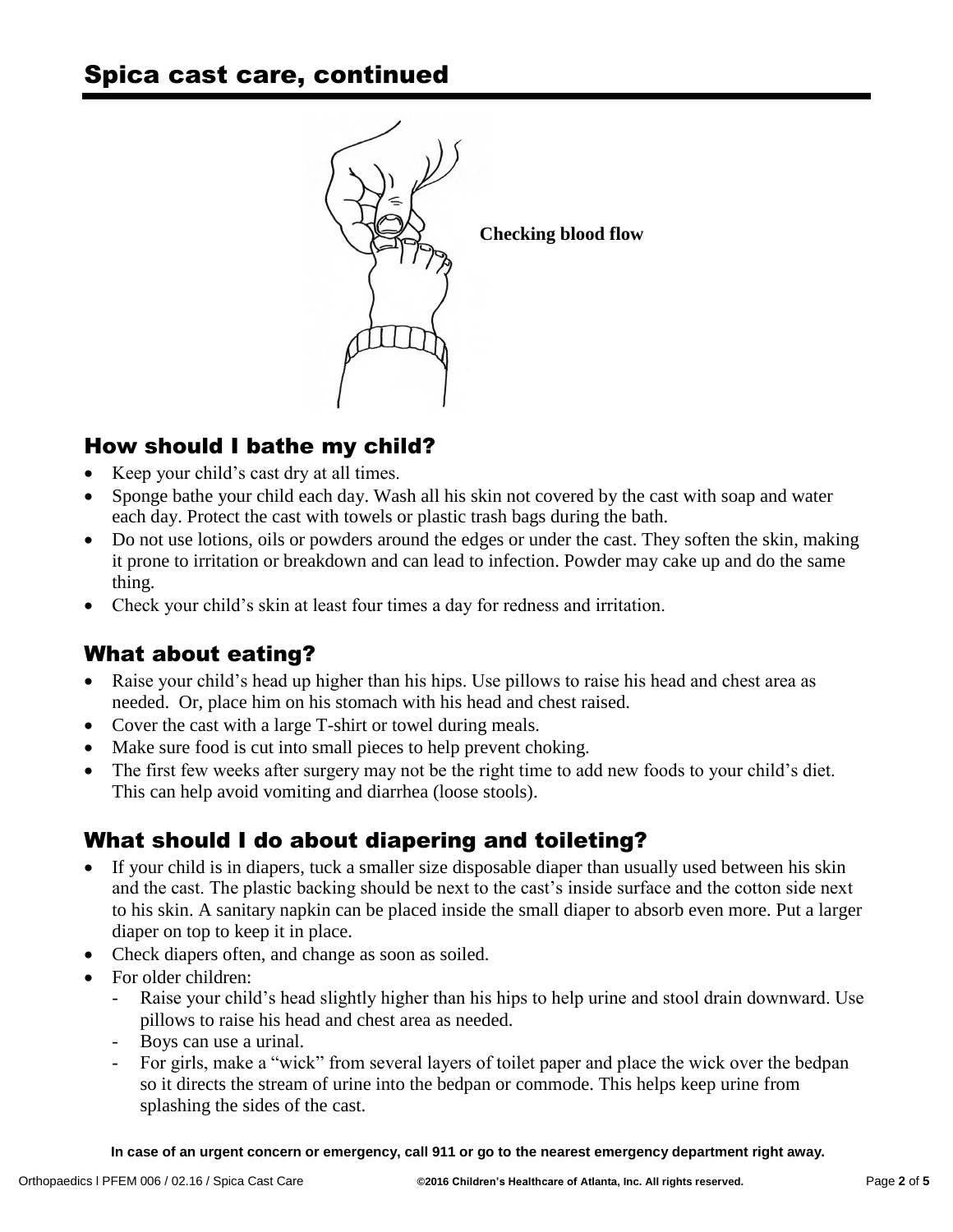



**Tuck a small diaper next to the skin. Place a large diaper on top. Make a "wick" of** 

**toilet paper.**

# What should I do about moving and positioning?

- Change your child's position every two to four hours during the day and at least once a night. This helps keep pressure off the skin to help prevent pressure sores and skin problems.
- **Never** use the bar between the legs to turn or lift your child. Doing so can damage the cast.
- Use pillows or rolled blankets for support.
- Small children may fit into a wagon or stroller padded with pillows.
- Older children can use a reclining (moveable back) wheelchair.
- A reclining outdoor lounge chair may be used as a portable bed.
- Avoid knocking the cast against things. Check often for cracks, breaks, dents, tightness or looseness. Call your child's doctor **right away** if you notice any of these.



# How can I help keep my child comfortable?

Use pillows and rolled blankets to help keep your child comfortable. He can be on his back, side or tummy.

# What can I do about itching?

- **DO NOT** let your child put anything inside the cast to scratch. This could hurt his skin and lead to infection.
- Change your child's position often to shift the weight of the cast.
- Use a hair dryer to blow **cool** air under the cast.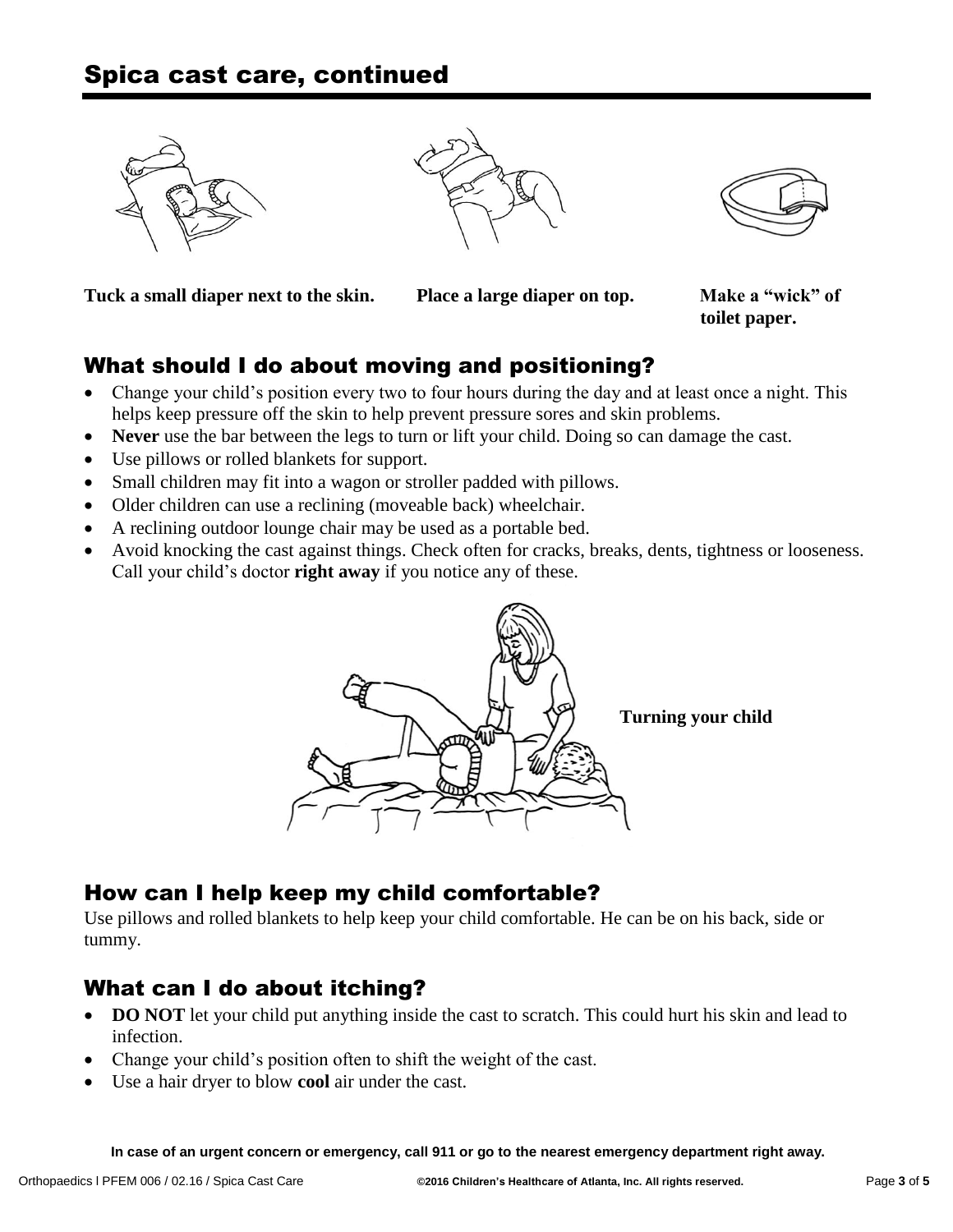# Spica cast care, continued

- Help get your child's mind off the cast. You can use such things as play, books, music, TV or videos.
- If nothing works, ask your doctor about medicine for itching.

### What can I do to help prevent boredom?

Your child can take part in many "quiet" activities, such as:

- Toys. Make sure toys are big enough so they cannot get stuck inside the cast.
- Books, video games, TV, music and storytelling
- Art projects
- Visits with friends
- Family activities

### What about school and outside activities?

- Call your child's teachers to arrange for home study and return to classes as soon as possible.
- Your child can continue to go to scouts, clubs and other social activities. He can watch his team play at sporting events.

#### What about travel?

- Ask your caregiver **before you leave the hospital** about safety vests and special car seats made for children in spica casts.
- Place your child in the back seat of the car to use the vest or car seat.

### When should I call the doctor?

Call your child's doctor **right away** if your child has any of the following:

- Complains of numbness or tingling in his feet or around the cast
- Complains of pain that is different from what he has had before
- Complains of pain that does not get better with medicine ordered by his doctor
- Swelling of the feet or toes that do not "pink up" after 20 minutes of raising them higher than the level of the heart
- Decrease or loss of movement in the toes
- Change in skin color above or below the cast
- Skin becomes red or irritated, or sores develop
- Bad smell from inside the cast
- New blood stain on the cast after two days
- Fever over 100.5°F for longer than 24 hours with no other symptoms
- Cast becomes loose, broken, cracked or soft
- A wet cast that does not dry completely
- Something stuck in the cast